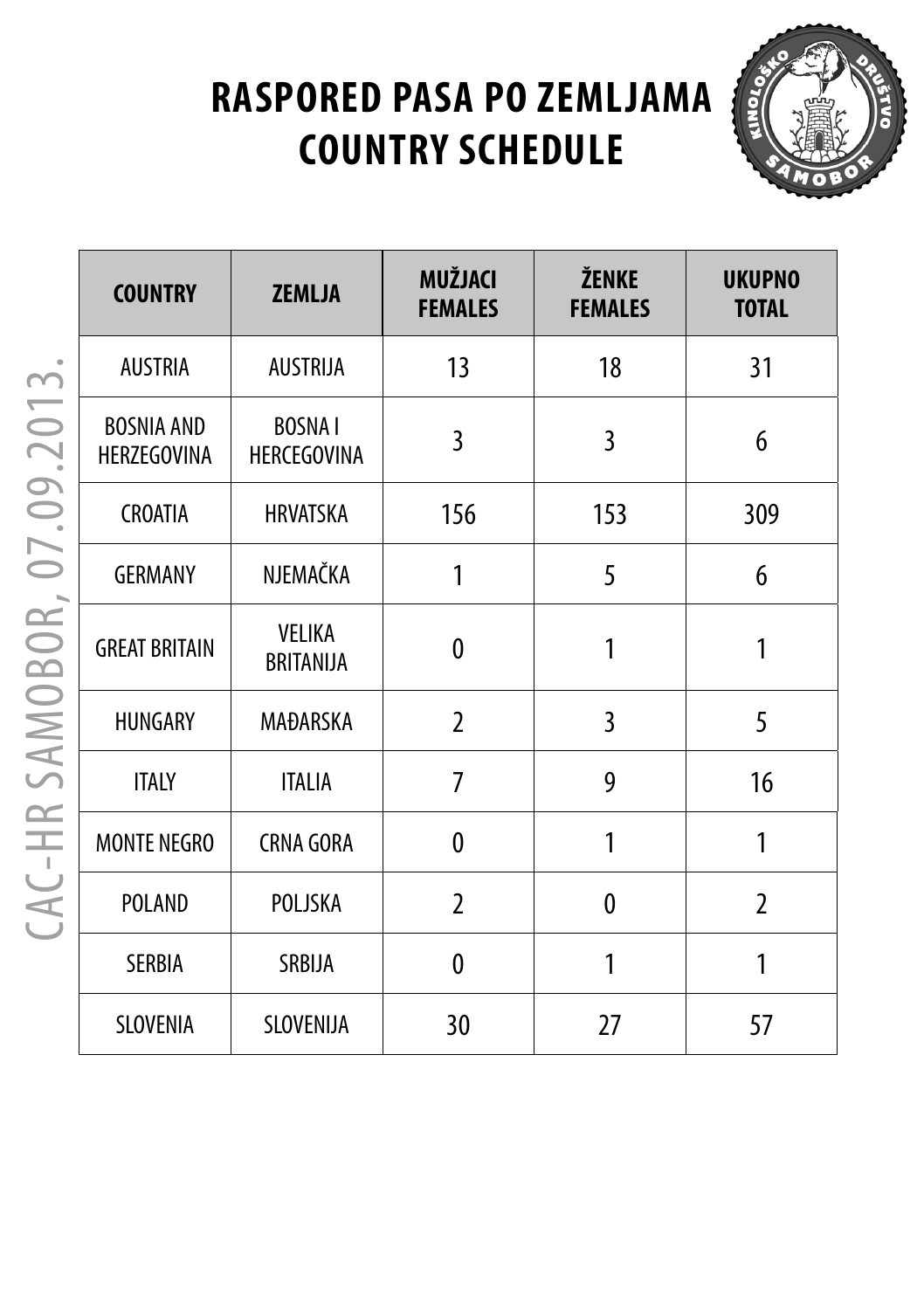### **RASPORED PASA PO PASMINAMA ABREED SCHEDULE**



| <b>BREED</b>                              | <b>PASMINA</b>                           | <b>MUŽJACI</b><br><b>MALES</b> | ŽENKE<br><b>FEMALES</b> | <b>UKUPNO</b><br><b>TOTAL</b> | <b>KRUG</b><br><b>RING</b> |
|-------------------------------------------|------------------------------------------|--------------------------------|-------------------------|-------------------------------|----------------------------|
| AFGHAN HOUND                              | AFGANISTANSKI HRT                        | 0                              | 1                       | 1                             | $*_{8}$                    |
| AIREDALE TERRIER                          | AIREDALE TERUER                          | 1                              | $\mathbf{0}$            | $\mathbf{1}$                  | $*1$                       |
| AKITA                                     | AKITA                                    | $\overline{2}$                 | 3                       | 5                             | $*_{4}$                    |
| AMERICAN AKITA                            | AMERIČKA AKITA                           | 1                              | $\overline{2}$          | 3                             | $*4$                       |
| AMERICAN COCKER SPANIEL                   | AMERIČKI KOKER ŠPANIJEL                  | 1                              | $\mathbf{0}$            | 1                             | *8                         |
| AMERICAN STAFFORDSHIRE TERRIER            | AMERIČKI STAFORDSKI TERIJER              | 7                              | 9                       | 16                            | $*1$                       |
| AUSTRALIAN SHEPHERD DOG                   | AUSTRALSKI OVČARSKI PAS                  | $\overline{2}$                 | $\mathbf{1}$            | 3                             | *9                         |
| BARZAIA                                   | <b>RUSKI HRT</b>                         | 0                              | 3                       | 3                             | $*_{8}$                    |
| BASENJI                                   | <b>BASENDI</b>                           | 1                              | $\mathbf{1}$            | 2                             | $\ast_4$                   |
| <b>BASSET HOUND</b>                       | <b>BASET</b>                             | 1                              | $\mathbf{0}$            | $\mathbf{1}$                  | $*5$                       |
| BEARDED COLLIE                            | <b>BRADATI KOLI</b>                      | 2                              | $\overline{2}$          | 4                             | $*_{8}$                    |
| BEDLINGTON TERRIER                        | <b>BEDLINGTON TERIJER</b>                | 1                              | $\mathbf{0}$            | $\mathbf{1}$                  | $*1$                       |
| <b>BERGER BLANC SUISSE</b>                | ŠVICARSKI BIJELI OVČAR                   | $\overline{2}$                 | 3                       | 5                             | *9                         |
| BERNER SENNENHUND                         | <b>BERNSKI PLANINSKI PAS</b>             | 1                              | $\overline{2}$          | 3                             | $*6$                       |
| <b>BICHON A POIL FRISE</b>                | BIŠON                                    | 4                              | $\overline{2}$          | 6                             | $*7$                       |
| <b>BICHON HAVANAIS</b>                    | <b>HAVANEZER</b>                         | 3                              | $\overline{2}$          | 5                             | $*7$                       |
| <b>BORDER COLLIE</b>                      | GRANIČARSKI KOLI                         | 1                              | $\mathbf{0}$            | $\mathbf{1}$                  | $*_{8}$                    |
| <b>BOULEDOGUE FRANCAIS</b>                | <b>FRANCUSKI BULDOG</b>                  | 8                              | 8                       | 16                            | $*6$                       |
| <b>BULL TERRIER</b>                       | <b>BULTERIJER</b>                        | 3                              | 1                       | 4                             | $*1$                       |
| <b>BULLDOG</b>                            | <b>ENGLESKI BULDOG</b>                   | $\overline{2}$                 | 3                       | 5                             | $*5$                       |
| BULLMASTIFF                               | <b>BULMASTIF</b>                         | 3                              | 3                       | 6                             | $*6$                       |
| CANE CORSO ITALIANO                       | <b>CANE CORSO</b>                        | 4                              | 5                       | 9                             | $*5$                       |
| <b>CANICHE MOYEN</b>                      | <b>PUDL SREDNJI</b>                      | 1                              | $\mathbf{1}$            | $\overline{2}$                | $*7$                       |
| CANICHE NAIN                              | <b>PUDL MALI</b>                         | 2                              | 1                       | 3                             | $*7$                       |
| CAO DE AGUA PORTUGUES                     | PORTUGALSKI PAS ZA VODU                  | 3                              | 1                       | 4                             | $*_{8}$                    |
| CAVALIER KING CHARLES SPANIEL             | <b>CAVALIER KING CHARLES</b><br>ŠPANIJEL | 10                             | $\overline{2}$          | 12                            | $*7$                       |
| <b>CHIEN BERGER BELGE-</b><br>GROENENDAEL | GROENENDAEL - BELGIJSKI<br><b>OVČAR</b>  | 0                              | 1                       | 1                             | *q                         |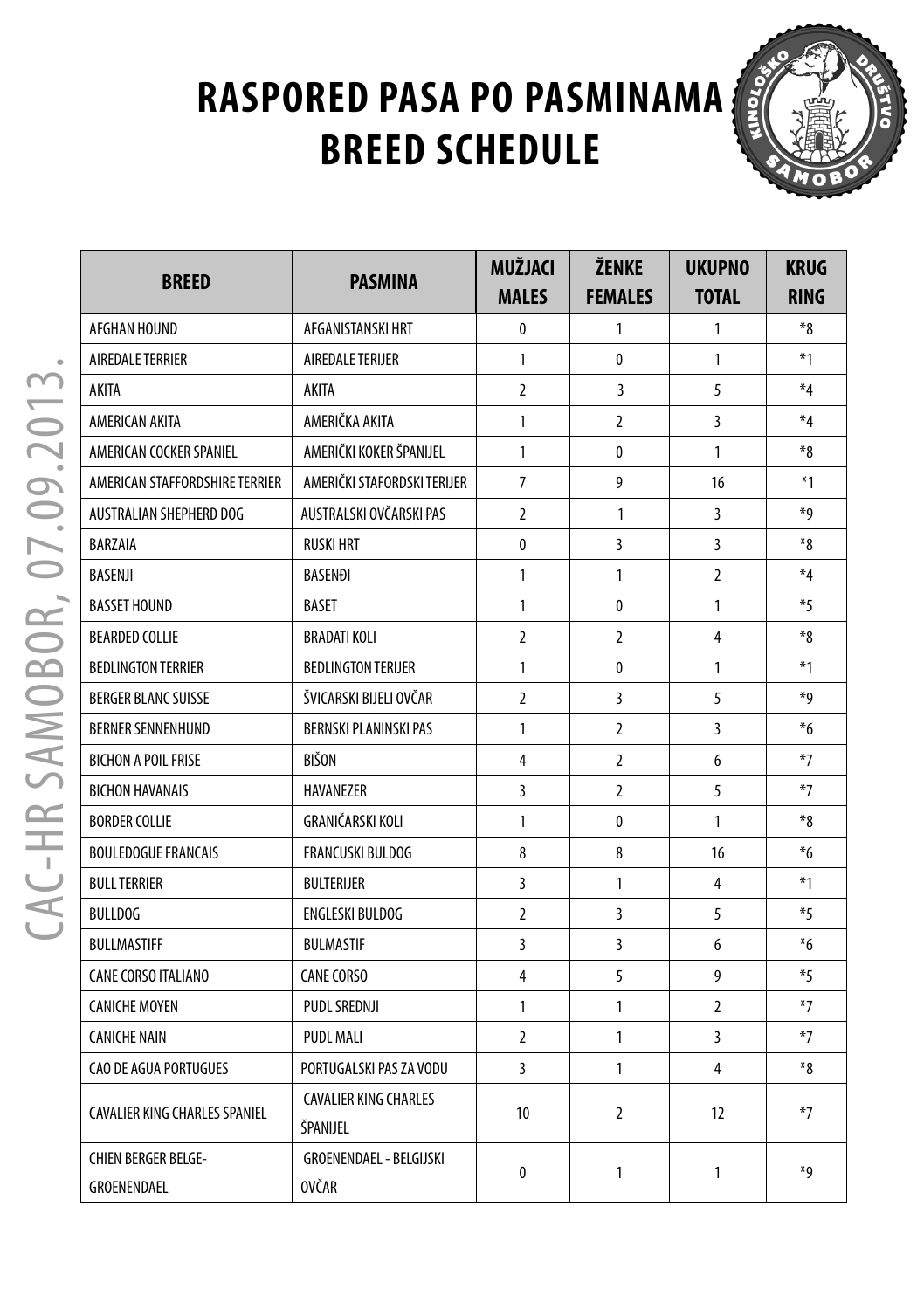| <b>BREED</b>                          | <b>PASMINA</b>                          | MUŽJACI<br><b>MALES</b> | ŽENKE<br><b>FEMALES</b> | <b>UKUPNO</b><br><b>TOTAL</b> | <b>KRUG</b><br><b>RING</b> |
|---------------------------------------|-----------------------------------------|-------------------------|-------------------------|-------------------------------|----------------------------|
| <b>CHIEN DE BERGER BELGE-MALINOIS</b> | BELGIJSKI OVČAR MALINOIS                | 0                       | 2                       | 2                             | *9                         |
| CHIHUAHUA                             | ČIVAVA                                  | 5                       | 4                       | 9                             | $*7$                       |
| <b>CHINESE CRESTED DOG</b>            | KINESKI KUKMASTI PAS                    | 2                       | 1                       | 3                             | $*7$                       |
| <b>CLUMBER SPANIEL</b>                | KLAMBER ŠPANIJEL                        | $\overline{2}$          | 0                       | $\overline{2}$                | $*_{8}$                    |
| <b>COLLIE ROUGH</b>                   | ŠKOTSKI OVČAR DUGODLAKI                 | 0                       | $\mathbf{1}$            | 1                             | $8*$                       |
| <b>COLLIE SMOOTH</b>                  | ŠKOTSKI OVČAR KRATKODLAKI               | 0                       | 1                       | 1                             | $*_{8}$                    |
| <b>COTON DE TULEAR</b>                | <b>TULEARSKI PAS</b>                    | 5                       | 2                       | $\overline{7}$                | $*7$                       |
| DACHSHUND STANDARD KURZHAAR           | JAZAVČAR KRATKODLAKI                    | 0                       | 2                       | $\overline{2}$                | $*4$                       |
| DACHSHUND STANDARD RAUHHAAR           | JAZAVČAR OŠTRODLAKI                     | $\mathbf{1}$            | $\overline{2}$          | 3                             | $*_{4}$                    |
| DACHSHUND ZWERG KURZHAAR              | JAZAVČAR PATULJASTI<br>KRATKODLAKI      | 1                       | 0                       | 1                             | $*4$                       |
| DACHSHUND ZWERG LANGHAAR              | JAZAVČAR PATULJASTI<br><b>DUGODLAKI</b> | $\overline{2}$          | 1                       | 3                             | $*4$                       |
| <b>DALMATINSKI PAS</b>                | <b>DALMATINSKI PAS</b>                  | $\overline{2}$          | 3                       | 5                             | $*_{8}$                    |
| <b>DEERHOUND</b>                      | <b>JELENJI HRT</b>                      | 0                       | 1                       | 1                             | $*_{8}$                    |
| <b>DEUTSCH DRAHTHAAR</b>              | NJEMAČKI PTIČAR OŠTRE<br><b>DLAKE</b>   | 0                       | 1                       | 1                             | *3                         |
| DEUTSCH KURZHAAR                      | NJEMAČKI PTIČAR KRATKE<br><b>DLAKE</b>  | $\mathbf{1}$            | 4                       | 5                             | $*3$                       |
| <b>DEUTSCHE DOGGE</b>                 | NJEMAČKA DOGA                           | 13                      | 16                      | 29                            | *9                         |
| <b>DEUTSCHER BOXER</b>                | NJEMAČKI BOKSER                         | 3                       | $\overline{2}$          | 5                             | $*5$                       |
| <b>DEUTSCHER JAGDTERRIER</b>          | NJEMAČKI LOVNI TERIJER                  | 3                       | 4                       | 7                             | $*1$                       |
| <b>DEUTSCHER SCHAEFERHUND</b>         | NJEMAČKI OVČAR                          | $\mathbf{1}$            | 0                       | 1                             | *9                         |
| DEUTSCHER SPITZ- ZWERGSPITZ           | NJEMAČKI ŠPIC PATULJASTI                | $\overline{2}$          | 1                       | 3                             | $*4$                       |
| DEUTSCHER SPITZ-WOLFSPITZ             | VUČJI ŠPIC                              | 0                       | 1                       | 1                             | $*_{4}$                    |
| <b>DOBERMANN</b>                      | <b>DOBERMAN</b>                         | 4                       | 5                       | 9                             | $*5$                       |
| DOGO ARGENTINO                        | DOGO ARGENTINO                          | 0                       | 2                       | $\overline{2}$                | $*6$                       |
| DOGO CANARIO                          | <b>KANARSKI PAS</b>                     | 1                       | 1                       | 2                             | $*6$                       |
| DOGUE DE BORDEAUX                     | BORDOŠKA DOGA                           | $\mathbf{1}$            | 0                       | 1                             | $*6$                       |
| <b>ENGLISH COCKER SPANIEL</b>         | ENGLISH COCKER SPANIEL                  | $\mathbf{1}$            | $\overline{2}$          | 3                             | $8*$                       |
| <b>ENGLISH POINTER</b>                | <b>POINTER</b>                          | $\overline{2}$          | 1                       | 3                             | $*3$                       |
| <b>ENGLISH SETTER</b>                 | <b>ENGLESKI SETER</b>                   | 0                       | 1                       | 1                             | *3                         |
| EPAGNEUL BRETON                       | <b>EPANJEL BRETON</b>                   | $\mathbf{1}$            | 1                       | $\overline{2}$                | *3                         |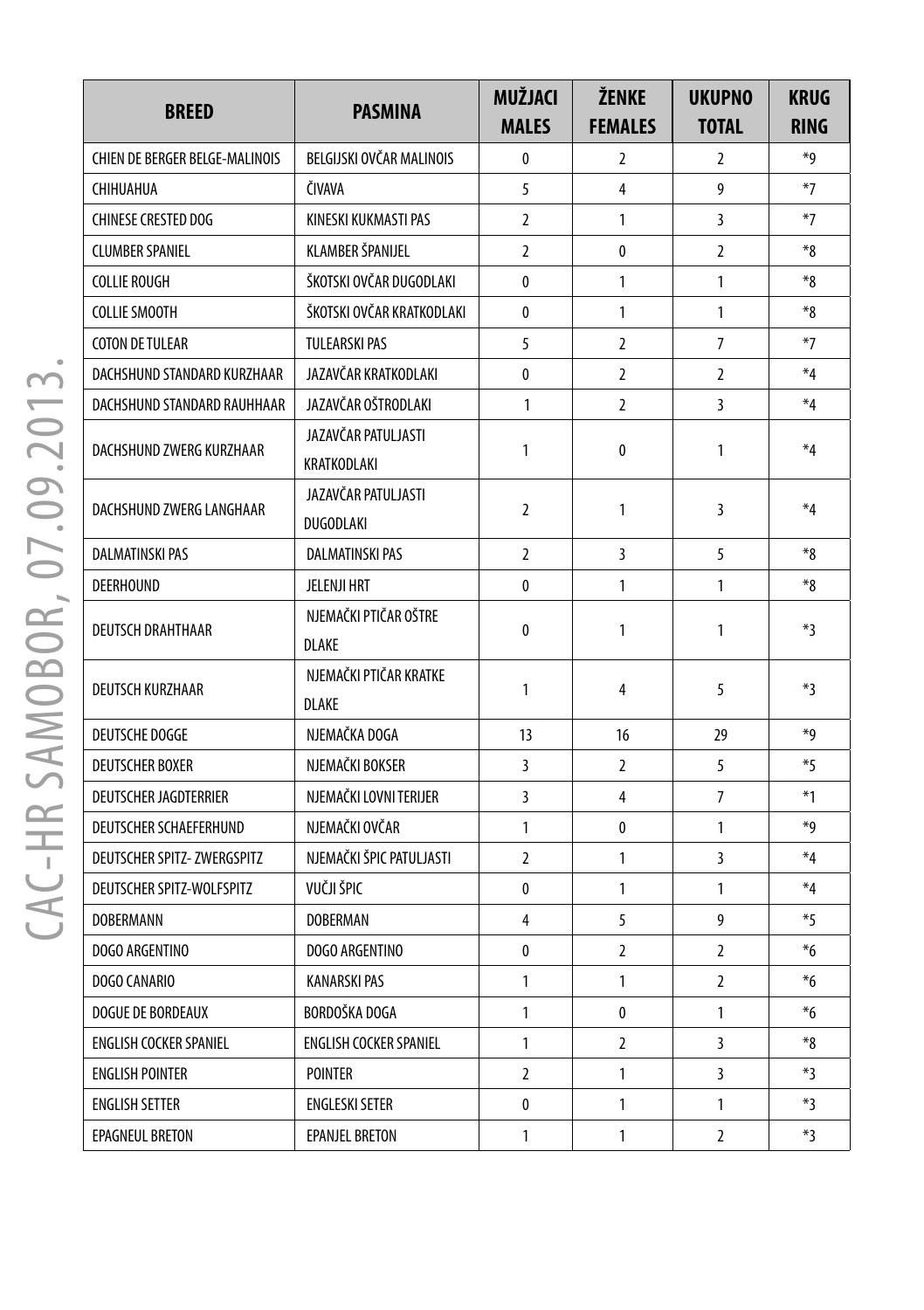| <b>BREED</b>                                | <b>PASMINA</b>                    | <b>MUŽJACI</b><br><b>MALES</b> | <b>ŽENKE</b><br><b>FEMALES</b> | <b>UKUPNO</b><br><b>TOTAL</b> | <b>KRUG</b><br><b>RING</b> |
|---------------------------------------------|-----------------------------------|--------------------------------|--------------------------------|-------------------------------|----------------------------|
| <b>FLAT COATED RETRIEVER</b>                | RAVNODLAKI RETRIVER               | 0                              | 2                              | $\overline{2}$                | $8*$                       |
| <b>GOLDEN RETRIEVER</b>                     | ZLATNI RETRIVER                   | 6                              | $\overline{7}$                 | 13                            | $8*$                       |
| <b>GORDON SETTER</b>                        | <b>GORDON SETER</b>               | $\overline{2}$                 | $\mathbf{1}$                   | 3                             | *3                         |
| <b>GRAND CANICHE</b>                        | PUDL VELIKI                       | $\overline{2}$                 | $\mathbf{1}$                   | 3                             | $*7$                       |
| <b>GREYHOUND</b>                            | GREYHOUND                         | 1                              | $\overline{2}$                 | 3                             | $8*$                       |
| <b>GROSSER SCHWEIZER SENNENHUND</b>         | VELIKI ŠVICARSKI PLANINSKI<br>PAS | 1                              | $\mathbf{1}$                   | $\overline{2}$                | $*6$                       |
| HRVATSKI OVČAR                              | HRVATSKI OVČAR                    | $\overline{2}$                 | 1                              | 3                             | ∗g                         |
| IRISH RED AND WHITE SETTER                  | IRSKI SETER CRVENO BIJELI         | 1                              | 0                              | 1                             | *3                         |
| <b>IRISH RED SETTER</b>                     | <b>IRSKI SETER</b>                | 2                              | 2                              | 4                             | $*3$                       |
| IRISH SOFT COATED WHEATEN<br><b>TERRIER</b> | MEKODLAKI PŠENIČNI TERIJER        | 1                              | 0                              | 1                             | $*1$                       |
| IRISH WOLFHOUND                             | IRSKI VUČJI HRT                   | $\mathbf{0}$                   | $\mathbf{1}$                   | $\mathbf{1}$                  | *8                         |
| ISTARSKI GONIČ OŠTRODLAKI                   | ISTARSKI OŠTRODLAKI GONIČ         | 1                              | 0                              | $\mathbf{1}$                  | $*5$                       |
| JACK RUSSELL TERRIER                        | <b>JACK RUSSEL TERRIER</b>        | 0                              | 1                              | 1                             | $*1$                       |
| <b>KERRY BLUE TERRIER</b>                   | <b>KERRY BLUE TERRIER</b>         | 1                              | 0                              | $\mathbf{1}$                  | $*1$                       |
| <b>LABRADOR RETRIEVER</b>                   | <b>LABRADOR RETRIVER</b>          | 5                              | 12                             | 17                            | $8*$                       |
| LAGOTTO ROMAGNOLO                           | LAGOTTO ROMAGNOLO                 | 5                              | $\overline{2}$                 | $\overline{7}$                | $8*$                       |
| LEONBERGER                                  | <b>LEONBERGER</b>                 | 1                              | 0                              | $\mathbf{1}$                  | $*6$                       |
| <b>LHASA APSO</b>                           | <b>LASA APSO</b>                  | 1                              | 0                              | 1                             | $*7$                       |
| <b>MALTESE</b>                              | MALTEZER                          | $\overline{2}$                 | 4                              | 6                             | $*7$                       |
| <b>MASTIFF</b>                              | <b>MASTIF</b>                     | 0                              | $\mathbf{1}$                   | $\mathbf{1}$                  | $*6$                       |
| NEWFOUNDLAND                                | NJUFAUNDLENDER                    | 3                              | 4                              | $\overline{7}$                | $*6$                       |
| NIHON SUPITTSU                              | JAPANSKI ŠPIC                     | 1                              | 0                              | $\mathbf{1}$                  | $*_{4}$                    |
| PAPILLON                                    | PAPIJON                           | 1                              | 1                              | 2                             | $*7$                       |
| PARSON RUSSEL TERRIER                       | PARSON RUSSELL TERRIER            | 1                              | 1                              | $\overline{2}$                | $*1$                       |
| PEKINGESE                                   | PEKINEZER                         | 3                              | $\overline{2}$                 | 5                             | $*7$                       |
| PICCOLO LEVRIERO ITALIANO                   | MALI TALIJANSKI HRT               | 1                              | $\mathbf{1}$                   | $\overline{2}$                | $8*$                       |
| PUG                                         | <b>MOPS</b>                       | 3                              | 3                              | 6                             | $*6$                       |
| RHODESIAN RIDGEBACK                         | RODEZIJSKI RIĐBEK                 | 1                              | 4                              | 5                             | $*5$                       |
| <b>ROTTWEILER</b>                           | <b>ROTVAJLER</b>                  | 12                             | 4                              | 16                            | $*5$                       |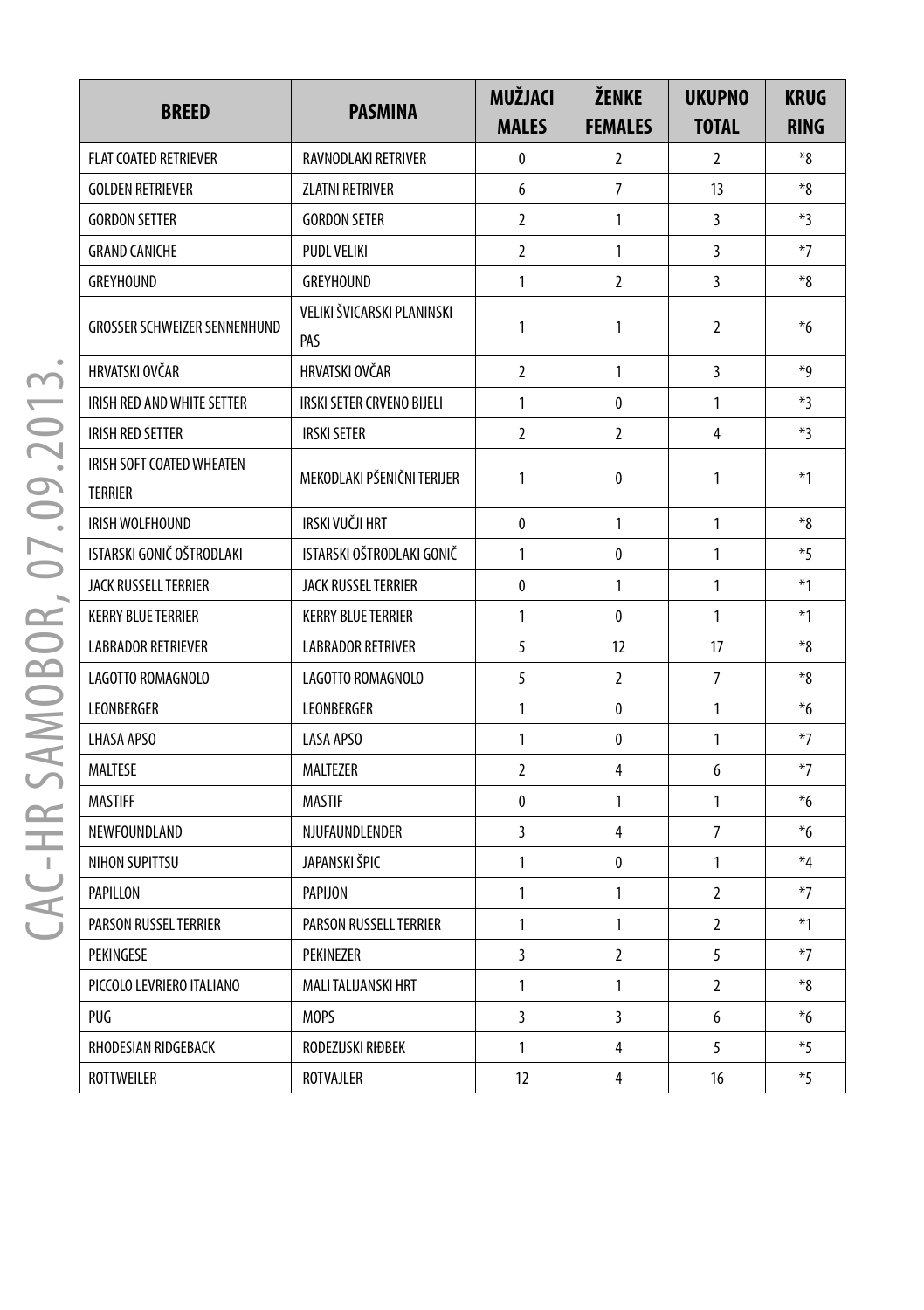| <b>BREED</b>                       | <b>PASMINA</b>                   | <b>MUŽJACI</b><br><b>MALES</b> | <b>ŽENKE</b><br><b>FEMALES</b> | <b>UKUPNO</b><br><b>TOTAL</b> | <b>KRUG</b><br><b>RING</b> |
|------------------------------------|----------------------------------|--------------------------------|--------------------------------|-------------------------------|----------------------------|
| ROVIDSZORU MAGYAR VISZLA           | MAĐARSKA VIŽLA -                 | 1                              | 0                              | 1                             | $*3$                       |
|                                    | KRATKODLAKA                      |                                |                                |                               |                            |
| SALUKI                             | PERZIJSKI HRT - SALUKI           | $\mathbf{1}$                   | $\mathbf{0}$                   | $\mathbf{1}$                  | $*_{8}$                    |
| SAMOIEDSKAIA SABAKA                | SAMOJED                          | $\overline{2}$                 | $\overline{2}$                 | $\overline{4}$                | $*4$                       |
| <b>SCHNAUZER</b>                   | SREDNJI ŠNAUCER                  | 4                              | $\overline{2}$                 | 6                             | $*$                        |
| <b>SCOTTISH TERRIER</b>            | ŠKOTSKI TERIJER                  | 1                              | 1                              | $\overline{2}$                | $*1$                       |
| SHIH-TZU                           | SHIH-TZU                         | $\overline{2}$                 | $\overline{2}$                 | $\overline{4}$                | $*7$                       |
| SIBERIAN HUSKY                     | SIBIRSKI HASKI                   | $\overline{4}$                 | 4                              | 8                             | $*_{4}$                    |
| SREDNEASIATSKAIA OVTCHARKA         | SREDNJE AZIJSKI OVČAR            | $\mathbf{0}$                   | $\overline{2}$                 | $\overline{2}$                | $*6$                       |
| ŠARPLANINAC                        | ŠARPLANINAC                      | 1                              | 1                              | $\overline{2}$                | $*6$                       |
| <b>TCHIORNY TERRIER</b>            | <b>CRNI RUSKI TERIJER</b>        | 1                              | 1                              | $\overline{2}$                | $*6$                       |
| <b>TORNJAK</b>                     | <b>TORNJAK</b>                   | 5                              | 10                             | 15                            | *9                         |
| <b>TOSA</b>                        | <b>TOSA</b>                      | $\mathbf{0}$                   | $\overline{2}$                 | $\overline{2}$                | $*6$                       |
| WEIMARANER                         | VAJMARSKI PTIČAR                 | 1                              | 1                              | $\overline{2}$                | $*3$                       |
| WELSH CORGI PEMBROKE               | VELŠKI KORGI PEMBRUK             | 1                              | 0                              | 1                             | $*8$                       |
| <b>WEST HIGHLAND WHITE TERRIER</b> | ZAPADNOŠKOTSKI BIJELI            | 1                              | $\mathbf{0}$                   | 1                             | $*1$                       |
|                                    | <b>TERIJER</b>                   |                                |                                |                               |                            |
| <b>WHIPPET</b>                     | <b>VIPET - MALI ENGLESKI HRT</b> | 1                              | 1                              | $\overline{2}$                | $*_{8}$                    |
| ZWERGPINCHER                       | PATULJASTI PINČ                  | $\overline{2}$                 | $\overline{2}$                 | 4                             | $*5$                       |
| ZWERGSCHNAUZER                     | PATULJASTI ŠNAUCER               | $\overline{7}$                 | 10                             | 17                            | $*2$                       |
| <b>YORKSHIRE TERRIER</b>           | JORKŠIRSKI TERIJER               | 0                              | 3                              | 3                             | $*1$                       |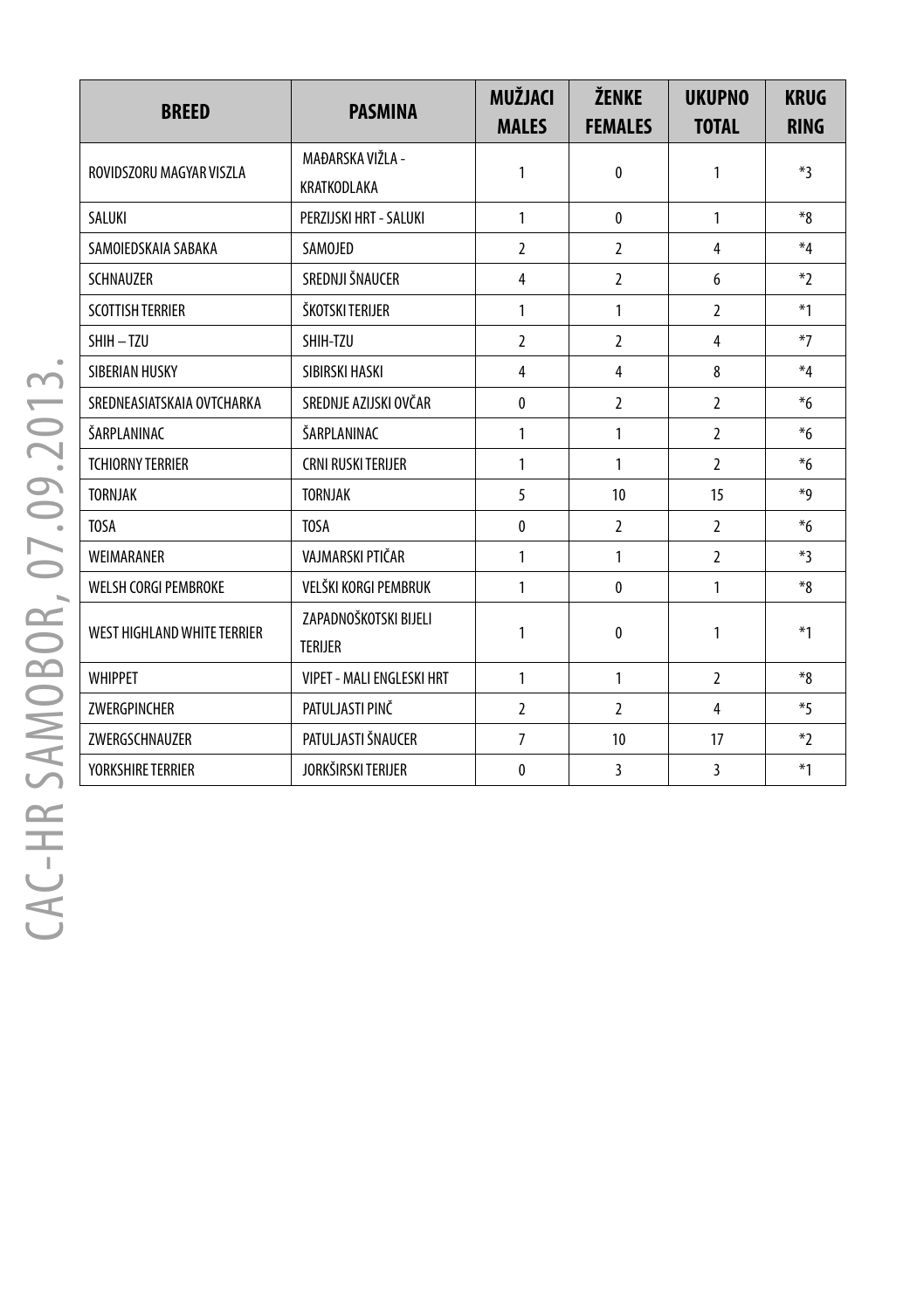

# **KRUG / RING 1 Sudac / Judge: TOMO PAVIĆ (HR)**

|                | SUĐENJE ZAPOČINJE U 10,00 h / JUDGING WILL START AT 10,00 h |                                   |           |  |  |  |
|----------------|-------------------------------------------------------------|-----------------------------------|-----------|--|--|--|
| 1              | <b>BULTERIJER</b>                                           | <b>BULL TERRIER</b>               | $1 - 4$   |  |  |  |
| $\mathfrak{p}$ | AMERIČKI STAFORDSKI TERIJER                                 | AMERICAN STAFFORDSHIRE TERRIER    | $5 - 20$  |  |  |  |
| 3              | AIREDALE TERIJER                                            | AIREDALE TERRIER                  | $21 - 21$ |  |  |  |
| 4              | <b>KERRY BLUE TERRIER</b>                                   | <b>KERRY BLUE TERRIER</b>         | $22 - 22$ |  |  |  |
| 5              | MEKODLAKI PŠENIČNI TERIJER                                  | IRISH SOFT COATED WHEATEN TERRIER | $23 - 23$ |  |  |  |
| 6              | <b>BEDLINGTON TERIJER</b>                                   | <b>BEDLINGTON TERRIER</b>         | $24 - 24$ |  |  |  |
| 7              | NJEMAČKI LOVNI TERIJER                                      | <b>GERMAN HUNTING TERRIER</b>     | $25 - 31$ |  |  |  |
| 8              | PARSON RUSSELL TERRIER                                      | <b>PARSON RUSSEL TERRIER</b>      | $32 - 33$ |  |  |  |
| 9              | <b>JACK RUSSEL TERRIER</b>                                  | <b>JACK RUSSELL TERRIER</b>       | $34 - 34$ |  |  |  |
| 10             | ZAPADNOŠKOTSKI BIJELI TERIJER                               | WEST HIGHLAND WHITE TERRIER       | $35 - 35$ |  |  |  |
| 11             | ŠKOTSKI TERIJER                                             | <b>SCOTTISH TERRIER</b>           | $36 - 37$ |  |  |  |
| 12             | JORKŠIRSKI TERIJER                                          | <b>YORKSHIRE TERRIER</b>          | $38 - 40$ |  |  |  |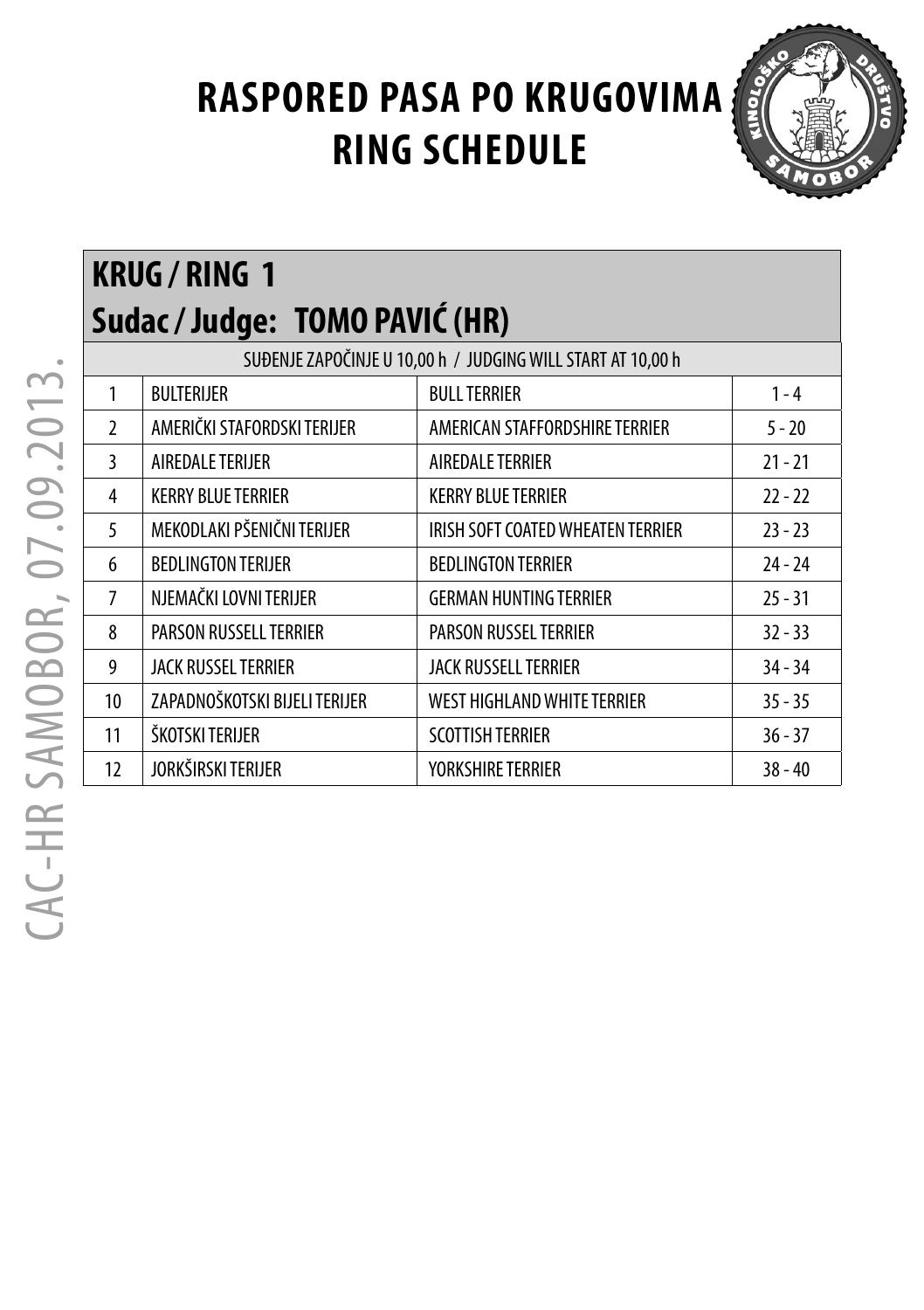

| <b>KRUG/RING 2</b><br>Sudac / Judge: MONIKA SKOK (CZ)       |                            |           |  |  |  |
|-------------------------------------------------------------|----------------------------|-----------|--|--|--|
| SUĐENJE ZAPOČINJE U 12,00 h / JUDGING WILL START AT 12,00 h |                            |           |  |  |  |
| SREDNJI ŠNAUCER                                             | <b>SCHNAUZER</b>           | $41 - 46$ |  |  |  |
| PATULJASTI ŠNAUCER                                          | <b>MINIATURE SCHNAUZER</b> | $47 - 63$ |  |  |  |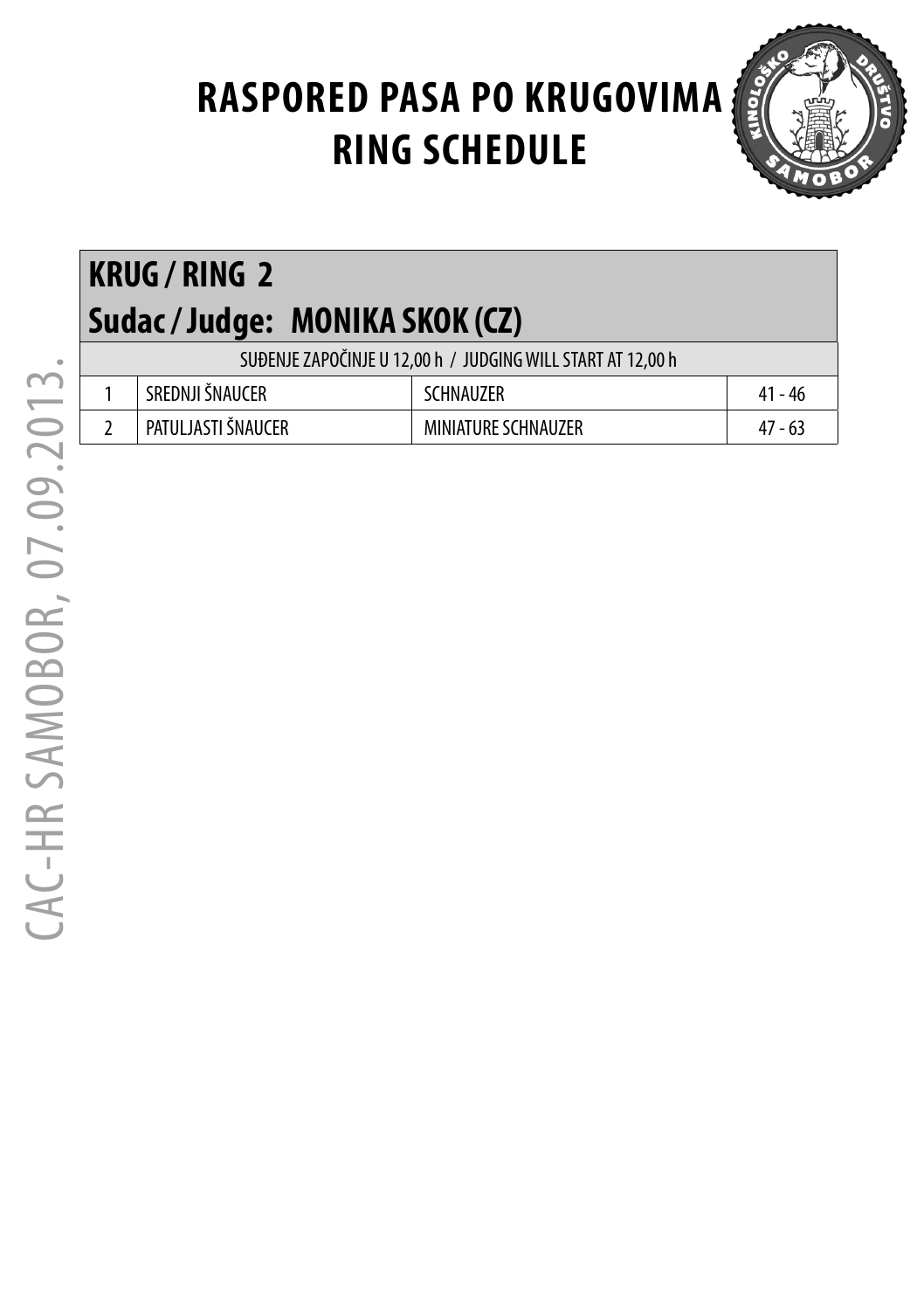

 CAC-HR SAMOBOR, 07.09.2013. CAC-HR SAMOBOR, 07.09.2013. **KRUG / RING 3** 

|                | Sudac / Judge: BRANKO ŠARE (HR) |                                                             |           |  |  |
|----------------|---------------------------------|-------------------------------------------------------------|-----------|--|--|
|                |                                 | SUĐENJE ZAPOČINJE U 10,00 h / JUDGING WILL START AT 10,00 h |           |  |  |
| 1              | NJEMAČKI PTIČAR KRATKE DLAKE    | <b>GERMAN SHORT H.POINTING DOG</b>                          | $64 - 68$ |  |  |
| $\mathfrak{p}$ | NJEMAČKI PTIČAR OŠTRE DLAKE     | <b>GERMAN WIRE H. POINTING DOG</b>                          | $69 - 69$ |  |  |
| 3              | VAJMARSKI PTIČAR                | WEIMARANER                                                  | $70 - 71$ |  |  |
| 4              | MAĐARSKA VIŽLA - KRATKODLAKA    | HUNGARIAN SHORT H.POINTING DOG                              | $72 - 72$ |  |  |
| 5              | <b>EPANJEL BRETON</b>           | <b>EPAGNEUL BRETON</b>                                      | $73 - 74$ |  |  |
| 6              | <b>POINTER</b>                  | <b>ENGLISH POINTER</b>                                      | $75 - 77$ |  |  |
| 7              | <b>ENGLESKI SETER</b>           | <b>ENGLISH SETTER</b>                                       | $78 - 78$ |  |  |
| 8              | <b>GORDON SETER</b>             | <b>GORDON SETTER</b>                                        | $79 - 81$ |  |  |
| 9              | <b>IRSKI SETER</b>              | <b>IRISH RED SETTER</b>                                     | $82 - 85$ |  |  |
| 10             | IRSKI SETER CRVENO BIJELI       | IRISH RED AND WHITE SETTER                                  | $86 - 86$ |  |  |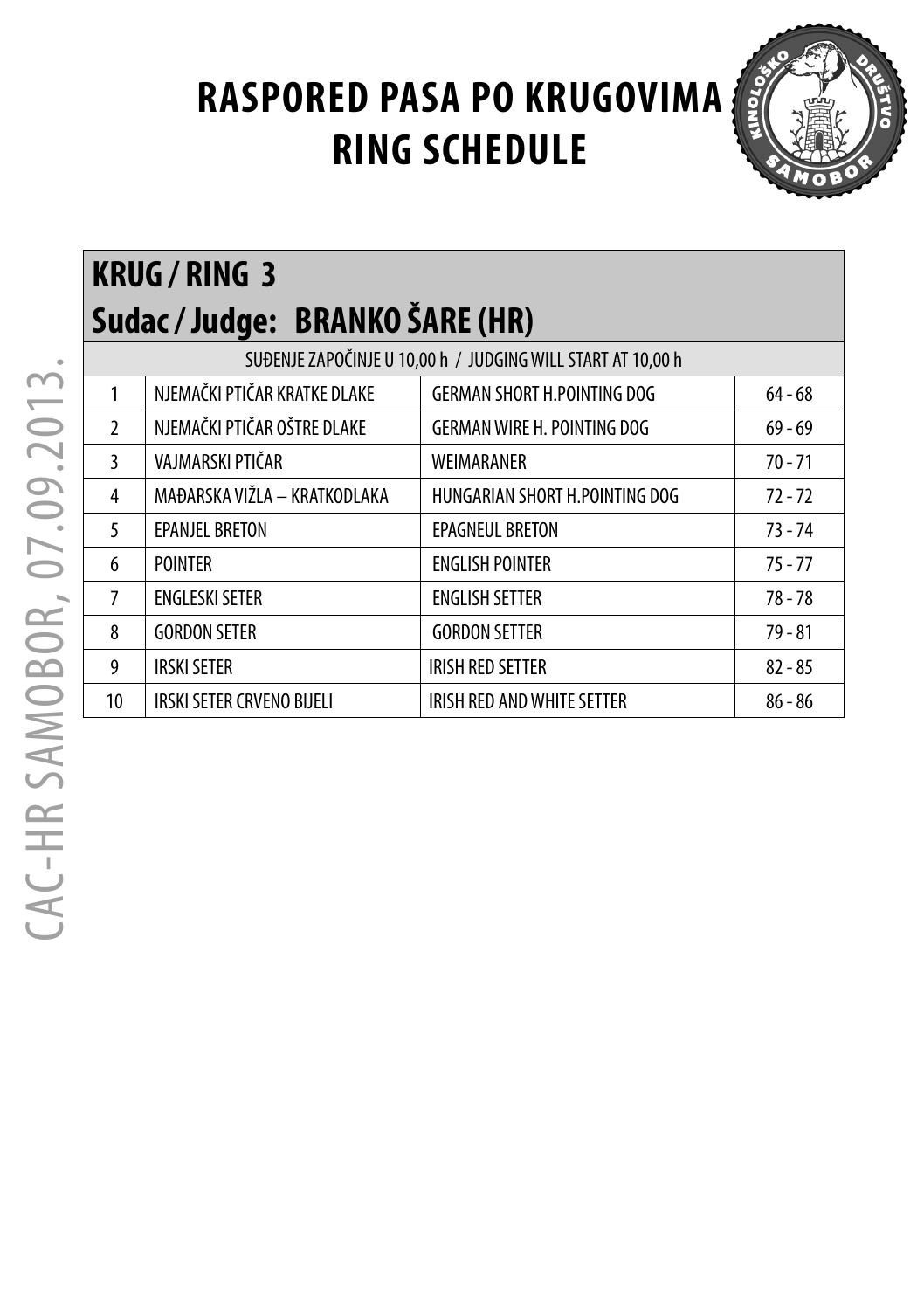

 CAC-HR SAMOBOR, 07.09.2013. CAC-HR SAMOBOR, 07.09.2013.

| <b>KRUG/RING 4</b> |                                    |
|--------------------|------------------------------------|
|                    | Sudac / Judge: FRANJO KOVAČEV (HR) |

|                | SUĐENJE ZAPOČINJE U 11,30 h / JUDGING WILL START AT 11,30 h |                                |             |  |  |
|----------------|-------------------------------------------------------------|--------------------------------|-------------|--|--|
| 1              | JAZAVČAR KRATKODLAKI                                        | DACHSHUND STANDARD SMOOT-HAIRE | $87 - 88$   |  |  |
| $\mathfrak{I}$ | JAZAVČAR OŠTRODLAKI                                         | DACHSHUND STANDARD WIRE-HAIRED | $89 - 91$   |  |  |
| 3              | JAZAVČAR PATULJASTI KRATKODLAKI                             | DACHSHUND MINIATURE SMOOTH     | $92 - 92$   |  |  |
| 4              | JAZAVČAR PATULJASTI DUGODLAKI                               | DACHSHUND MINIATURE LONG HAIRE | $93 - 95$   |  |  |
| 5              | <b>BASENDI</b>                                              | BASENJI                        | $96 - 97$   |  |  |
| 6              | JAPANSKI ŠPIC                                               | JAPANESE SPITZ                 | $98 - 98$   |  |  |
| $\overline{7}$ | NJEMAČKI ŠPIC PATULJASTI                                    | POMERANIAN                     | $99 - 101$  |  |  |
| 8              | VUČJI ŠPIC                                                  | <b>GERMAN SPITZ-WOLFSPITZ</b>  | $102 - 102$ |  |  |
| 9              | SAMOJED                                                     | SAMOYED                        | $103 - 106$ |  |  |
| 10             | SIBIRSKI HASKI                                              | SIBERIAN HUSKY                 | $107 - 114$ |  |  |
| 11             | AKITA                                                       | AKITA                          | $115 - 119$ |  |  |
| 12             | AMERIČKA AKITA                                              | AMERICAN AKITA                 | $120 - 122$ |  |  |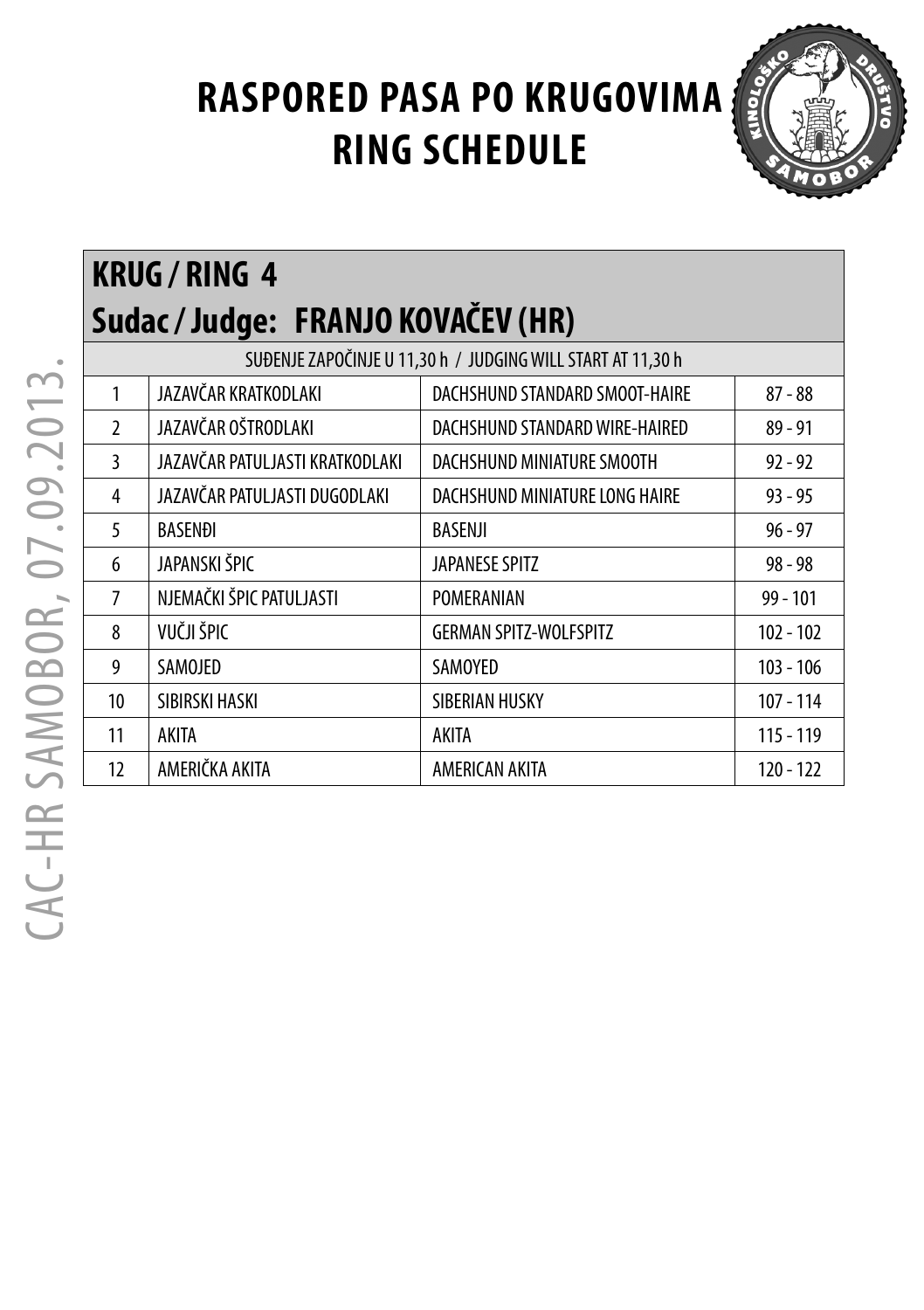

|               | <b>KRUG/RING 5</b>              |                                                             |             |  |  |  |
|---------------|---------------------------------|-------------------------------------------------------------|-------------|--|--|--|
|               | Sudac/Judge: KARL REISINGER (A) |                                                             |             |  |  |  |
|               |                                 | SUĐENJE ZAPOČINJE U 10,00 h / JUDGING WILL START AT 10,00 h |             |  |  |  |
| 1             | <b>DOBERMAN</b>                 | <b>DOBERMANN</b>                                            | $123 - 131$ |  |  |  |
| $\mathcal{L}$ | PATULJASTI PINČ                 | <b>MINIATURE PINSCHER</b>                                   | $132 - 135$ |  |  |  |
| 3             | <b>ROTVAJLER</b>                | <b>ROTTWEILER</b>                                           | $136 - 151$ |  |  |  |
| 4             | NJEMAČKI BOKSER                 | <b>GERMAN BOXER</b>                                         | $152 - 156$ |  |  |  |
| 5             | <b>CANE CORSO</b>               | <b>CANE CORSO ITALIANO</b>                                  | $157 - 165$ |  |  |  |
| 6             | <b>ENGLESKI BULDOG</b>          | <b>BULLDOG</b>                                              | $166 - 170$ |  |  |  |
| 7             | RODEZIJSKI RIĐBEK               | RHODESIAN RIDGEBACK                                         | 171 - 175   |  |  |  |
| 8             | ISTARSKI OŠTRODLAKI GONIČ       | <b>ISTRIAN COARSE-HAIRED HOUND</b>                          | 176 - 176   |  |  |  |
| 9             | BASET                           | <b>BASSET HOUND</b>                                         | 177 - 177   |  |  |  |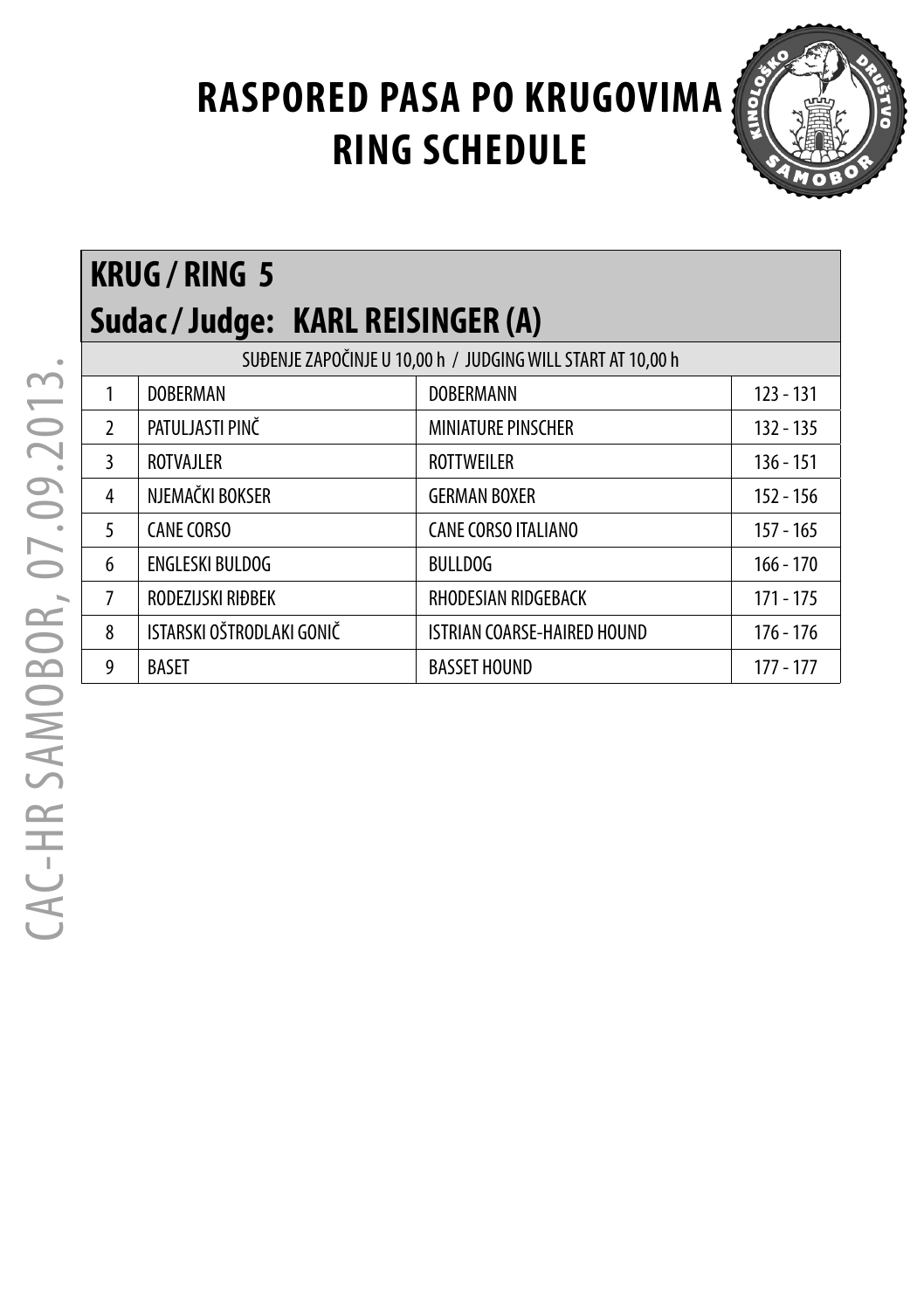

#### **KRUG / RING 6 Sudac / Judge: MONIKA BLAHA (A)** SUĐENJE ZAPOČINJE U 10,00 h / JUDGING WILL START AT 10,00 h 1 MASTIF ENGLISH MASTIFF 178 - 178 2 BULMASTIF BULLMASTIFF 179 - 184 3 BORDOŠKA DOGA DOGUE DE BORDEAUX 185 - 185 4 | TOSA | TOSA | TOSA | 186 - 187 5 KANARSKI PAS DOGO CANARIO 188 - 189 6 DOGO ARGENTINO DOGO ARGENTINO 190 - 191 7 NJUFAUNDLENDER NEWFOUNDLAND 192 - 198 8 LEONBERGER | LEONBERGER | 199 - 199 9 SARPLANINAC VUGOSLAVIAN HERDER 200 - 201 10 SREDNJE AZIJSKI OVČAR CENTRAL ASIA SHEPHERD DOG 202 - 203 11 CRNI RUSKI TERIJER BLACK TERRIER 204 - 205 12 VELIKI ŠVICARSKI PLANINSKI PAS GREAT SWISS MOUNTAIN DOG 206 - 207 13 BERNSKI PLANINSKI PAS BERNESE MOUNTAIN DOG 208 - 210 14 FRANCUSKI BULDOG FRENCH BULLDOG 211 - 226 15 | MOPS | PUG | 227 - 232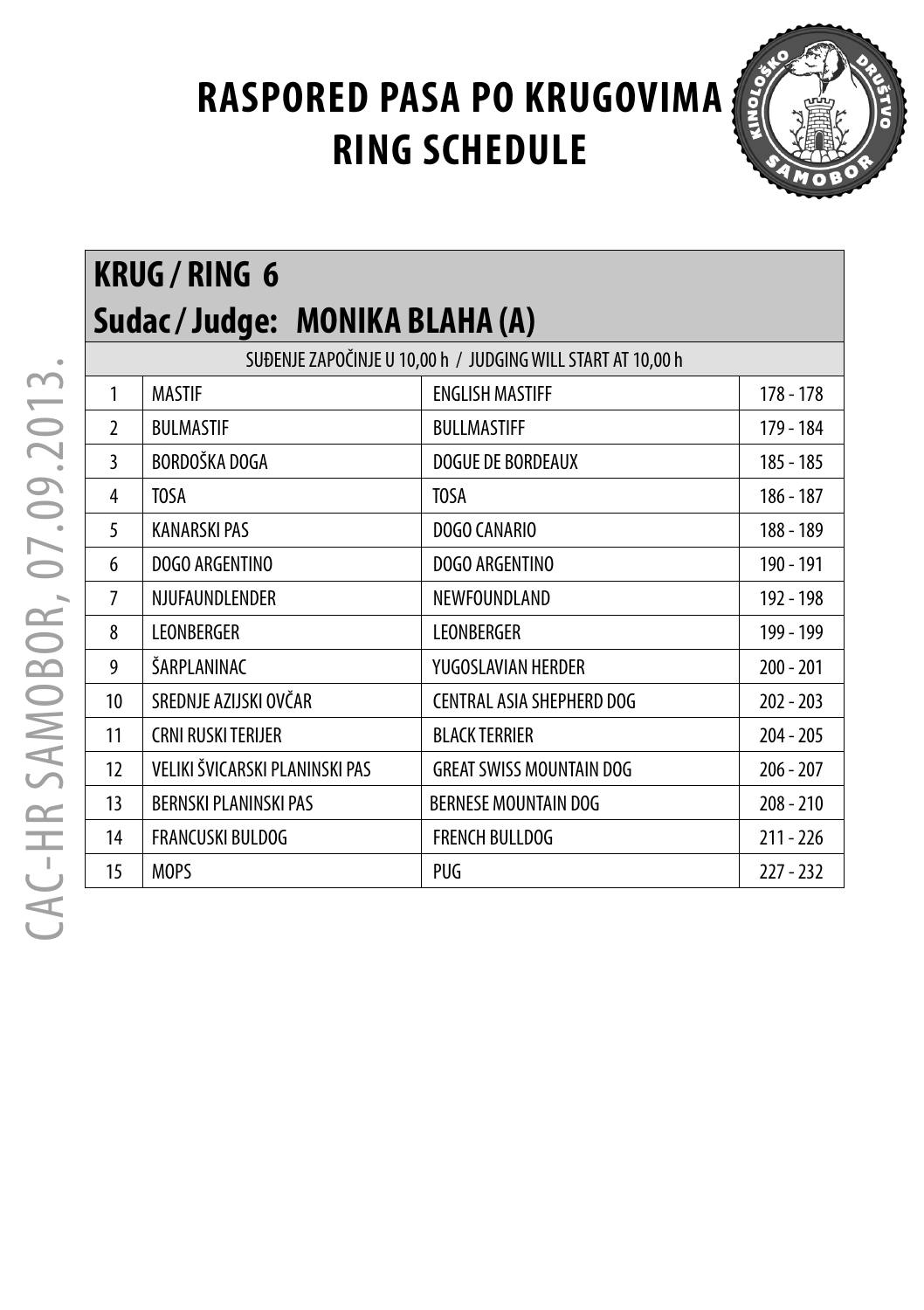

#### **KRUG / RING 7 Sudac / Judge: VIBOR JEŽEK (HR)** SUĐENJE ZAPOČINJE U 10,00 h / JUDGING WILL START AT 10,00 h 1 CAVALIER KING CHARLES ŠPANIJEL CAVALIER KING CHARLES SPANIEL 233 - 244 2 KINESKI KUKMASTI PAS CHINESE CRESTED DOG 245 - 247 3 ČIVAVA CHIHUAHUA 248 - 256 4 PAPIJON PAPILLON 257 - 258 5 PEKINEZER PEKINGESE 259 - 263 6 LASA APSO LHASA APSO 264 - 264 7 SHIH-TZU SHIH - TZU 265 - 268 8 HAVANEZER HAVANESE 269 - 273 9 TULEARSKI PAS COTON DE TULEAR 274 - 280 10 BIŠON BICHON FRISE 281 - 286 11 MALTEZER MALTESE 287 - 292 12 PUDL MALI MINIATURE POODLE 293 - 295 13 PUDL SREDNJI MEDIUM POODLE 296 - 297 14 PUDL VELIKI STANDARD POODLE 298 - 300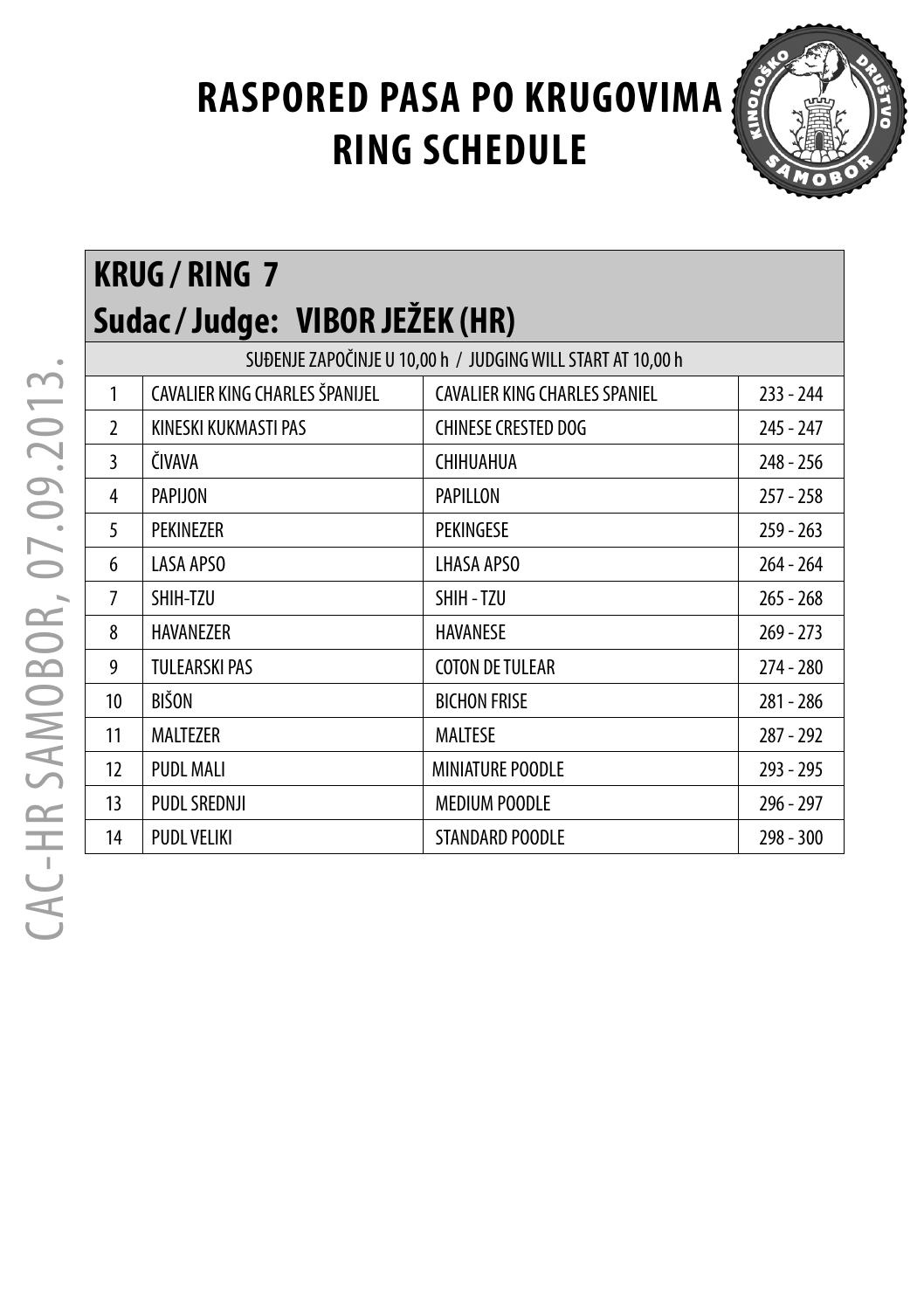

### **KRUG / RING 8 Sudac / Judge: DAVOR JAVOR (HR)**

| SUĐENJE ZAPOČINJE U 10,00 h / JUDGING WILL START AT 10,00 h |                                  |                               |                           |  |  |
|-------------------------------------------------------------|----------------------------------|-------------------------------|---------------------------|--|--|
| $\mathbf{1}$                                                | GRANIČARSKI KOLI                 | <b>BORDER COLLIE</b>          | $301 - 301$               |  |  |
| $\overline{2}$                                              | VELŠKI KORGI PEMBRUK             | <b>WELSH CORGI PEMBROKE</b>   | $302 - 302$               |  |  |
| 3                                                           | ŠKOTSKI OVČAR KRATKODLAKI        | <b>COLLIE SMOOTH</b>          | $303 - 303$               |  |  |
| 4                                                           | ŠKOTSKI OVČAR DUGODLAKI          | <b>COLLIE ROUGH</b>           | 304 - 304                 |  |  |
| 5                                                           | <b>BRADATI KOLI</b>              | <b>BEARDED COLLIE</b>         | $305 - 308$               |  |  |
| 6                                                           | <b>DALMATINSKI PAS</b>           | <b>DALMATIAN</b>              | $309 - 313$               |  |  |
| $\overline{7}$                                              | <b>LABRADOR RETRIVER</b>         | <b>LABRADOR RETRIEVER</b>     | $314 - 330$               |  |  |
| 8                                                           | <b>ZLATNI RETRIVER</b>           | <b>GOLDEN RETRIEVER</b>       | $331 - 343$               |  |  |
| 9                                                           | RAVNODLAKI RETRIVER              | <b>FLAT COATED RETRIEVER</b>  | 344 - 345                 |  |  |
| 10                                                          | PORTUGALSKI PAS ZA VODU          | PORTUGUESE WATER DOG          | 346 - 349                 |  |  |
| 11                                                          | KLAMBER ŠPANIJEL                 | <b>CLUMBER SPANIEL</b>        | $350 - 351$               |  |  |
| 12                                                          | ENGLESKI KOKER ŠPANIJEL          | <b>ENGLISH COCKER SPANIEL</b> | 431 - 433                 |  |  |
| 13                                                          | AMERIČKI KOKER ŠPANIJEL          | AMERICAN COCKER SPANIEL       | $352 - 352$               |  |  |
| 14                                                          | LAGOTTO ROMAGNOLO                | ROMAGNA WATER DOG             | $353 - 357 +$<br>434, 435 |  |  |
| 15                                                          | IRSKI VUČJI HRT                  | IRISH WOLFHOUND               | $358 - 358$               |  |  |
| 16                                                          | <b>JELENJI HRT</b>               | <b>DEERHOUND</b>              | $359 - 359$               |  |  |
| 17                                                          | <b>GREYHOUND</b>                 | <b>GREYHOUND</b>              | $360 - 362$               |  |  |
| 18                                                          | PERZIJSKI HRT - SALUKI           | SALUKI                        | $363 - 363$               |  |  |
| 19                                                          | <b>RUSKI HRT</b>                 | <b>BORZOI</b>                 | $364 - 366$               |  |  |
| 20                                                          | AFGANISTANSKI HRT                | AFGHAN HOUND                  | $367 - 367$               |  |  |
| 21                                                          | <b>VIPET - MALI ENGLESKI HRT</b> | <b>WHIPPET</b>                | $368 - 369$               |  |  |
| 22                                                          | MALI TALIJANSKI HRT              | <b>ITALIAN GREYHOUND</b>      | 370 - 371                 |  |  |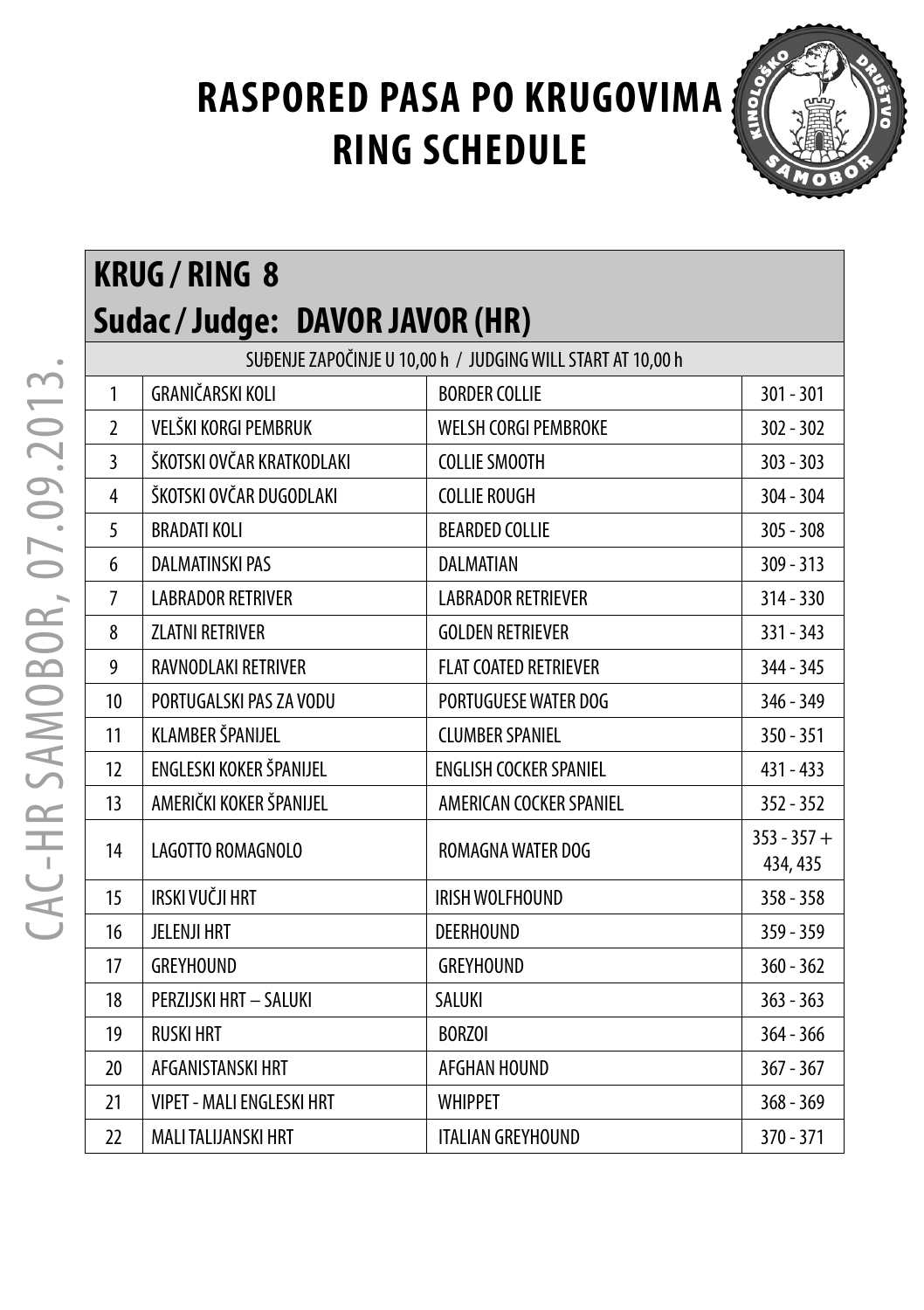

| RNUU / RINU Y                                               |                               |                               |             |  |  |
|-------------------------------------------------------------|-------------------------------|-------------------------------|-------------|--|--|
| Sudac / Judge:   SINIŠA CUJAN (HR)                          |                               |                               |             |  |  |
| SUĐENJE ZAPOČINJE U 10,00 h / JUDGING WILL START AT 10,00 h |                               |                               |             |  |  |
|                                                             | NJEMAČKI OVČAR                | <b>GERMAN SHEPHERD DOG</b>    | $372 - 372$ |  |  |
| $\mathcal{L}$                                               | BELGIJSKI OVČAR MALINOIS      | BELGIAN SHEPHERD DOG-MALINOIS | $373 - 374$ |  |  |
| 3                                                           | GROENENDAEL - BELGIJSKI OVČAR | BELGIAN SHEPHERD-GROENENDAEL  | $375 - 375$ |  |  |
| 4                                                           | ŠVICARSKI BIJELI OVČAR        | WHITE SWISS SHEPERD DOG       | $376 - 380$ |  |  |
| $\overline{5}$                                              | HRVATSKI OVČAR                | <b>CROATIAN SHEEPDOG</b>      | 381 - 383   |  |  |
| 6                                                           | AUSTRALSKI OVČARSKI PAS       | AUSTRALIAN SHEPHERD DOG       | 384 - 386   |  |  |
|                                                             | <b>TORNJAK</b>                | <b>TORNJAK</b>                | $387 - 401$ |  |  |

#### *SPECIJALNA IZLOŽBA NJEMAČKIH DOGA - GREAT DANE SPECIALTY SHOW*

SUĐENJE ZAPOČINJE U 12,00 h / JUDGING WILL START AT 12,00 h

8 NJEMAČKA DOGA GREAT DANE 402 - 430

**KRUG / RING 9**